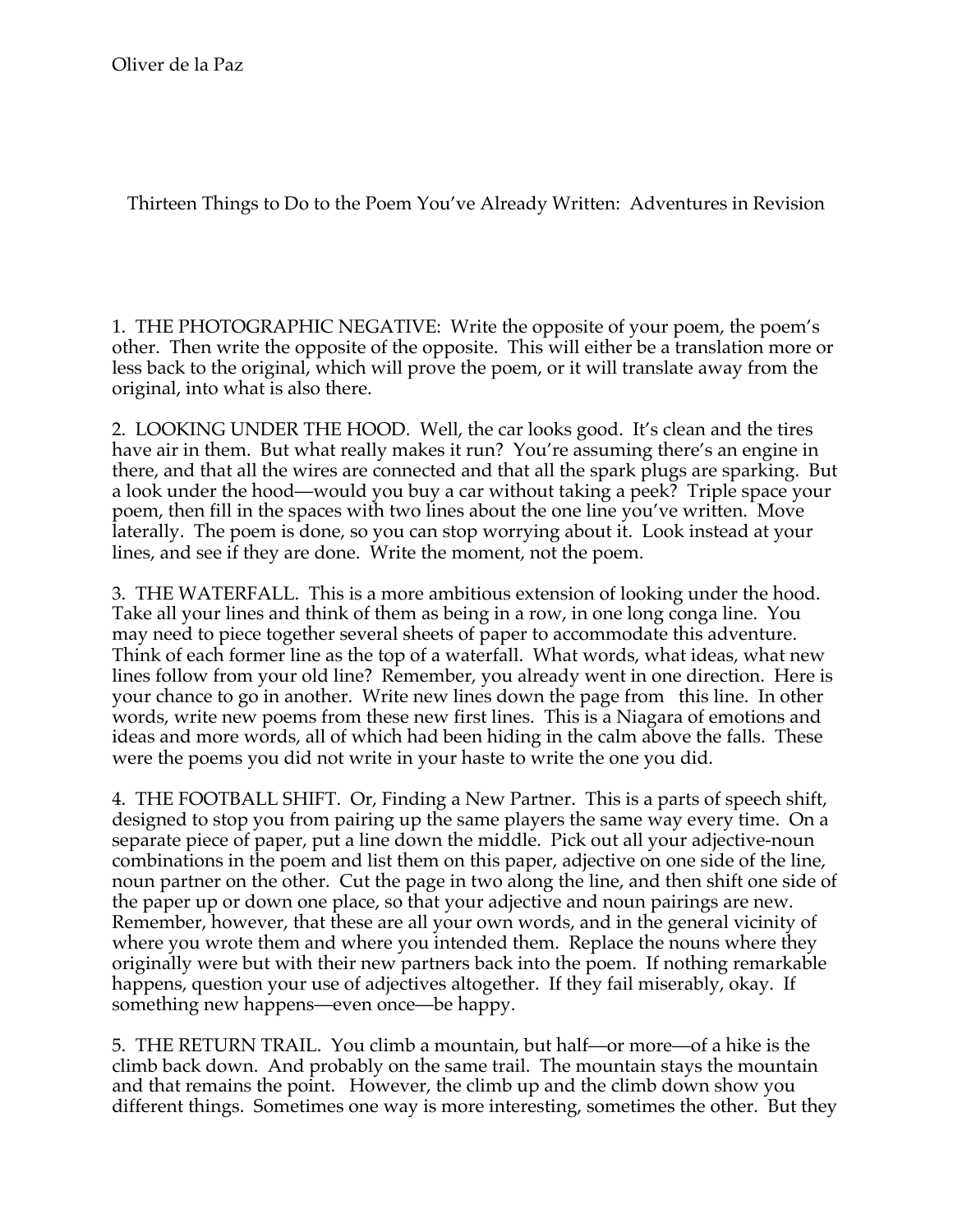are two ready ways to look at the same walk. Read the poem you have written backward, from last line to first line. Then write it backward, making the appropriate small language changes to find a reasonably smooth narrative. Your same narrative is there, but the movement through it will be different. You may see things on the return trail, perhaps even something else altogether. At the very least you will see the back and under and shady sides of the things you have said.

6. TRANSLATING YOUR WORK. On the back side of the paper on which you've written your poem, write in plain language what your poem is trying to say. Use as many words as you need. Which is clearer? Too often we write POEMS instead of poems. Of course, a poem is not the prose that explains it. However, the best poem may be in between the two points you've created, hiding between the front and the back sides of the paper. That's the real edge. You won't know this until you try it.

7. RELAX, RELAX. This is like changing your poem into its hanging-out clothes. Relax the poem into a paragraph for the afternoon. Drop the line breaks. Is it readable? A poem is not a paragraph, of course. But why not? What is your honest answer? Don't skip answering this. And what if the paragraph is stronger, what then? Or what if the paragraph makes you want to keep writing? What makes you choose line breaks especially if they aren't working as an honest part of the poem?

8. THE DAY BEFORE. Write the day before the main incident in your poem. If you say, when you take away your main event, *I'm so bored*, then you must ask yourself: Is it the event that made the poem good, or the writing? Take the dramatic "thing" out, and see if you have still made this writing interesting. Otherwise, you are letting the event write the poem, and you are simply its journalist. You may, as a bonus, find that the real drama of an event is not the event at all, but rather all the details that enabled it. If you take good care of these details, the event will be—as it probably should be—just one more part of the story, rather than all of it. When a bomb explodes, after all, people want to know why.

9. THE REST OF THE STORY. This is not so much revision as extension—so often, however, revision consists not of changing what we've written, but of recognizing that what we've already written makes us want to write more because there's more to say. In this exercise, write the second half of the poem. That is, begin with the last line of the poem you've finished, and assume it is a first line, and that you've only written half of what you know. Don't look at what has come before except for that line. This is often a good way of testing the drama in your poem, of getting rid of the punch-line effect, or of keeping your poem from being too precious.

10. LEARNING YOUR LINES. This is an exercise in patience, but may be the best thing you ever do for yourself in learning the craft of poetry. Take your poem and, with actual scissors, cut out each line separately and put them all into a bowl on your kitchen table. Leave them there. Walk away from them for a day. Then pull the lines out, one at a time, with at least an hour in between. The result, really, will speak for itself. When a line does stand by itself, what do you feel? Do they make you want to write other things? Why don't you? Can you tell a strong line from a weak line? Can you tell a moment of poetry—something that stands on its own in the moment, strong, unafraid, worth memorizing—from a moment of prose, which is based in plot and